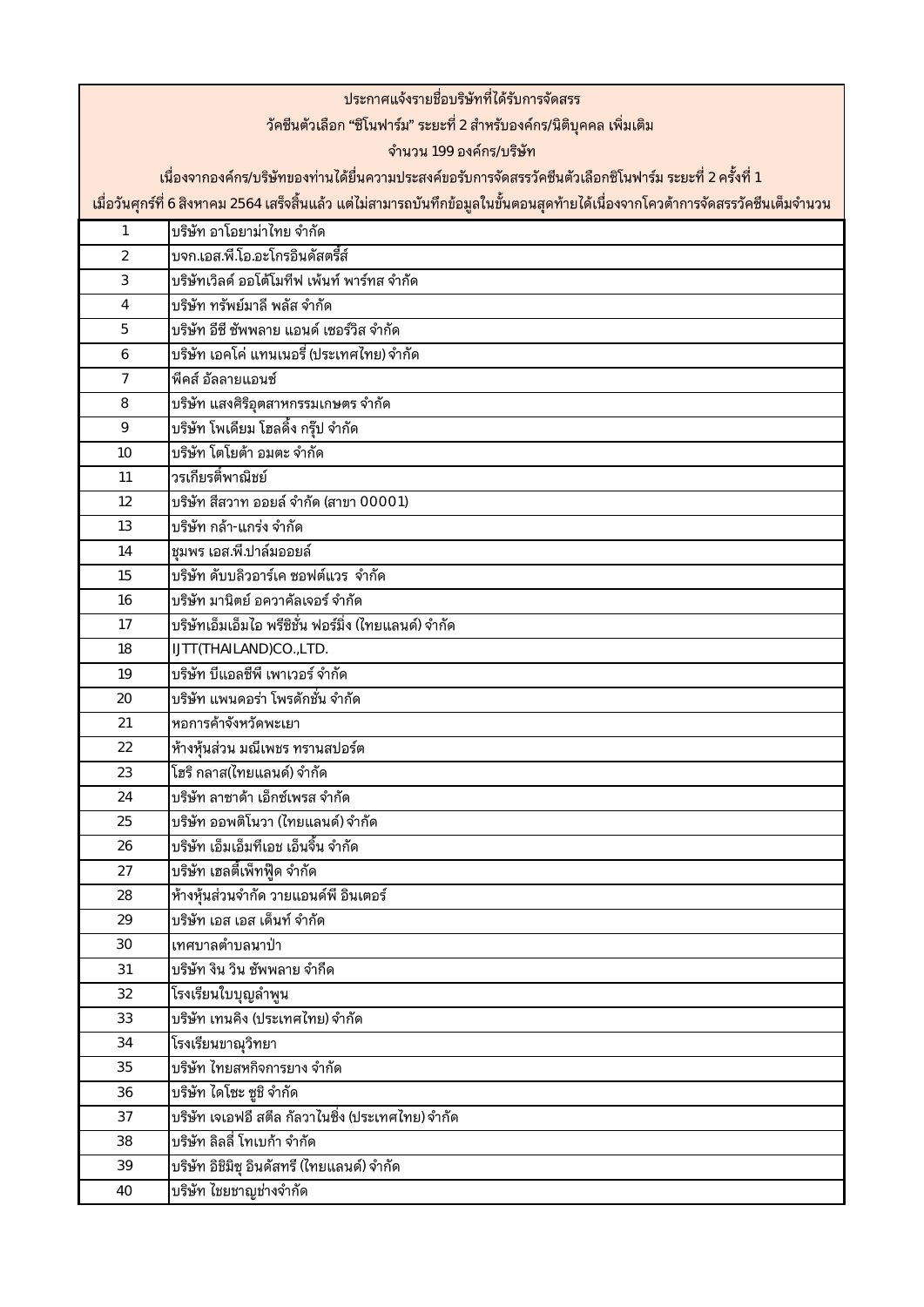| 41 | ุบริษัท คลาวดี เทเลคอม จำกัด                                       |
|----|--------------------------------------------------------------------|
| 42 | บริษัท บอลส์ อาร์ อัส จำกัด                                        |
| 43 | ้บริษัท คิม โกลฟส์ จำกัด                                           |
| 44 | ้บริษัท ปาร์คเกอร์ อินเตอร์เนชั่นแนล คอร์ปอเรชั่น (ไทยแลนด์) จำกัด |
| 45 | โรงเรียนนานาชาติอเมริกาน่า ไชนีส                                   |
| 46 | ีบริษัท สแตรปแอค (ไทยแลนด์) คอร์ปอเรชั่น จำกัด                     |
| 47 | ้บริษัท อี.เอช.ไอ. โตไก จำกัด                                      |
| 48 | ุบริษัท ดีดีเซอร์วิสแอนด์ทรานสปอร์ต จำกัด                          |
| 49 | ้บริษัท พีทีที อาซาฮี เคมิคอล จำกัด                                |
| 50 | บริษัท ฮาราชู(ประเทศไทย)จำกัด                                      |
| 51 | บจก เอิร์น รุ่งเรือง                                               |
| 52 | บริษัท ฟูจิโคคิ (ประเทศไทย) จำกัด                                  |
| 53 | ไทยออโตแมช                                                         |
| 54 | วิทยาลัยดุสิตธานี                                                  |
| 55 | ้อมันดา จิวเวลรี่ จำกัด                                            |
| 56 | ้บริษัท เจ.ฟิลเตอร์ จำกัด                                          |
| 57 | บริษัท โรงสีเฮงเจริญ 2019 จำกัด                                    |
| 58 | ้บริษัท เสรีไทย 99 ก่อสร้าง จำกัด                                  |
| 59 | บริษัท ไทยคูน เวิลด์ไวด์ กรุ๊ป(ประเทศไทย)จำกัด(มหาชน)              |
| 60 | บริษัท ไอเอชไอ เทอร์โบ (ประเทศไทย) จำกัด                           |
| 61 | ้บริษัท โตโต้ (ประเทศไทย) จำกัด                                    |
| 62 | ้เอ็มอีโอ จิวเวลรี่                                                |
| 63 | เอส.ดับเบิ้ลยู.ที. กรุ๊ป จำกัด                                     |
| 64 | ้บริษัท เนตินัย จำกัด                                              |
| 65 | ปี เจ.พรีคาสท์                                                     |
| 66 | ้บริษัท อินเตอร์เนชั่นแนล เมตัล แอนด์ จิวเวลรี่ จำกัด              |
| 67 | ้บริษัทอิโนแอคโตไก(ประเทศไทย)จำกัด                                 |
| 68 | ้ห้างหุ้นส่วนจำกัด ทุ่งรวงทอง พร็อพเพอร์ตี้                        |
| 69 | บริษัท ไอไค โลจิสติกส์ (ประเทศไทย) จำกัด                           |
| 70 | พรพัฒน์ โอโตพาร์ท จำกัด                                            |
| 71 | บริษัท รีฟอร์ม โปรดักส์ จำกัด                                      |
| 72 | ้ห้างหุ้นส่วนจำกัด สิริทรัพย์คอนสตรัคชั่น59                        |
| 73 | ้บริษัท ไทยจีเอ็มบี อินดัสตรี่ จำกัด                               |
| 74 | ้บริษัท ข้าวปั้นเอโดะ จำกัด                                        |
| 75 | ้บริษัท คิวพี (ประเทศไทย) จำกัด                                    |
| 76 | ุบริษัท น้ำตาลขอนแก่น จำกัด (มหาชน)                                |
| 77 | ้บริษัท เอเชีย ซิลิโคนส์ โมโนเมอร์ จำกัด                           |
| 78 | ้บริษัท ทาชิ-เอส ออโตโมทีฟ ซีทติ้ง (ประเทศไทย) จำกัด               |
| 79 | ้บริษัท กาญจน์กนกพร็อพเพอร์ตี้ จำกัด                               |
| 80 | ้บริษัท ต.สหกิจอินดัสตรี จำกัด                                     |
| 81 | ้บริษัทคุเระ ไกรน์ดิ้ง วีล (ไทยแลนด์) จำกัด                        |
| 82 | บริษัท สยาม ดาเทค อินดัสตรี จำกัด                                  |
| 83 | ้บริษัท เมจิค อีสปอร์ต จำกัด                                       |
| 84 | อาร์เอ็มเอ ซิตี้ มอเตอร์ส                                          |
| 85 | บริษัท ราชบุรียางยนต์ จำกัด                                        |
| 86 | ้บริษัท ภัทรกิจ เคมิคอล จำกัด                                      |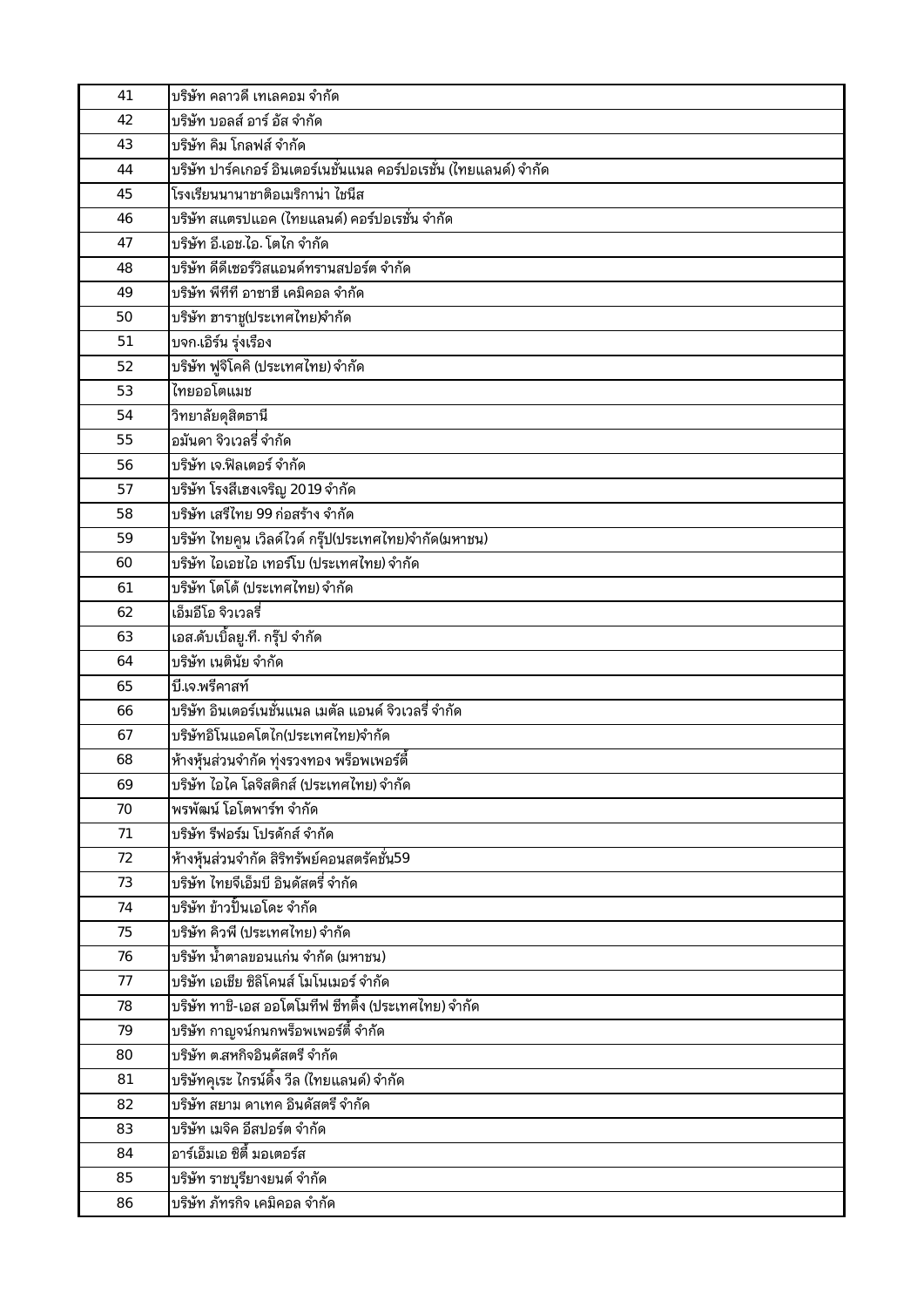| 87  | บริษัท เพอร์เฟ็ค เปเปอร์ จำกัด                                                     |
|-----|------------------------------------------------------------------------------------|
| 88  | บริษัท อาอิชิ แอลพ์ ออโตเลทเธอร์ จำกัด                                             |
| 89  | บริษัท วี บียอนด์ ดีเวลอปเม้นท์ จำกัด                                              |
| 90  | บริษัท ชุติกร การทอ จำกัด                                                          |
| 91  | หจก.โรงรับจำนำ ลาดกระบัง-อ่อนนุช                                                   |
| 92  | บริษัท ภูมิใจ เอ็นจิเนียริ่ง จำกัด                                                 |
| 93  | ธีรภัทร์ อินเตอร์เทรดดิ้ง 2014                                                     |
| 94  | บริษัท ไถ่เชียงวัสดุก่อสร้าง จำกัด                                                 |
| 95  | พี.ซี.ทาคาชิมา (ประเทศไทย) จำกัด                                                   |
| 96  | บริษัท ไทยถาวรรุ่งโรจน์ จำกัด                                                      |
| 97  | บริษัท โซเลอร์ แอนด์ พาเลา เวนทิเลชั่น (ไทยแลนด์) จำกัด                            |
| 98  | บริษัท ดีดี แอร์ เซอร์วิส แอนด์ เอ็นจิเนียริ่ง จำกัด                               |
| 99  | DCL MOLD&AUTO PARTS CO., LTD.                                                      |
| 100 | บจก. ไทย จีซีไอ เรซิท็อป                                                           |
| 101 | บริษัท ไทย อะโกร เอ็นเนอร์ยี่ จำกัด(มหาชน)                                         |
| 102 | บริษัท คาโต้เล็ค ( ประเทศไทย ) จำกัด                                               |
| 103 | บริษัท โซดิก(ประเทศไทย) จำกัด                                                      |
| 104 | เจเอ็นแอล แฟบริค                                                                   |
| 105 | <u>้บริษัท โกลบอล ไทย ดีโป จำกัด</u>                                               |
| 106 | บริษัท อริยะอีควิปเม้นท์ จำกัด                                                     |
| 107 | บริษัท นิสสัน สปริง (ประเทศไทย) จำกัด                                              |
| 108 | บริษัท โซดิก(ประเทศไทย) จำกัด                                                      |
| 109 | บริษัท โปรเฮ้าส์ ฮาร์ดแวร์ จำกัด                                                   |
| 110 | บริษัท อัสโน่ โฮริเอะ (ไทยแลนด์) จำกัด                                             |
| 111 | บริษัท คลาวด์เดลลูน่า จำกัด                                                        |
| 112 | บริษัท เดอะ พาราดิโซ เจเคดีไซน์ โฮเทล จำกัด                                        |
| 113 | บริษัทฟอร์มไก้า (ประเทศไทย) จำกัด                                                  |
| 114 | บริษัท ซิกม่า อโกรเคมีคอล จำกัด                                                    |
| 115 | บริษัท บางกอกอิสเทิร์นคอยล์เซ็นเตอร์ จำกัด                                         |
| 116 | บริษัท ซุ่นไทย พาราวู้ด จำกัด                                                      |
| 117 | Sanko diecasting pcl                                                               |
| 118 | ห้างหุ้นส่วนจำกัด ห้างทองธีระภัณฑ์ 4 หนองหาน                                       |
| 119 | บริษัท ซีพีเอส ออโตพาร์ท จำกัด                                                     |
| 120 | บริษัท นิปปอน สตีล เวลดิ้ง (ประเทศไทย) จำกัด                                       |
| 121 | บริษัท เคซี แอโกร จำกัด                                                            |
| 122 | บริษัท พีโน อินเตอร์ เทรดดิ้ง แอนด์ เซอร์วิส จำกัด                                 |
| 123 | <u>ีบจก.ธนวรรณ อีเล็คทริค คอนตสตรัคชั่น</u>                                        |
| 124 | WS AVIATION SERVICE CO., LTD.                                                      |
| 125 | บริษัท พี.แอนด์.แอล แมนูแฟคเตอร์ริ่ง จำกัด<br>บริษัท ธนาสิทธิ์ ดีสทริบิวชั่น จำกัด |
| 126 |                                                                                    |
| 127 | ออโตลิฟ (ประเทศไทย) จำกัด                                                          |
| 128 | บริษัท พี พี ธุรกิจการบัญชี จำกัด                                                  |
| 129 | บริษัท ไทยอุตสาหกรรมน้ำตาล จำกัด<br>บริษัท โรงพยาบาลธนกาญจน์ จำกัด                 |
| 130 |                                                                                    |
| 131 | บจก.กิจเจริญ(เจริญเมือง)                                                           |
| 132 | บริษัท เอเชี่ยน เทคนิคคอล แอนด์ เทคโนโลยี จำกัด                                    |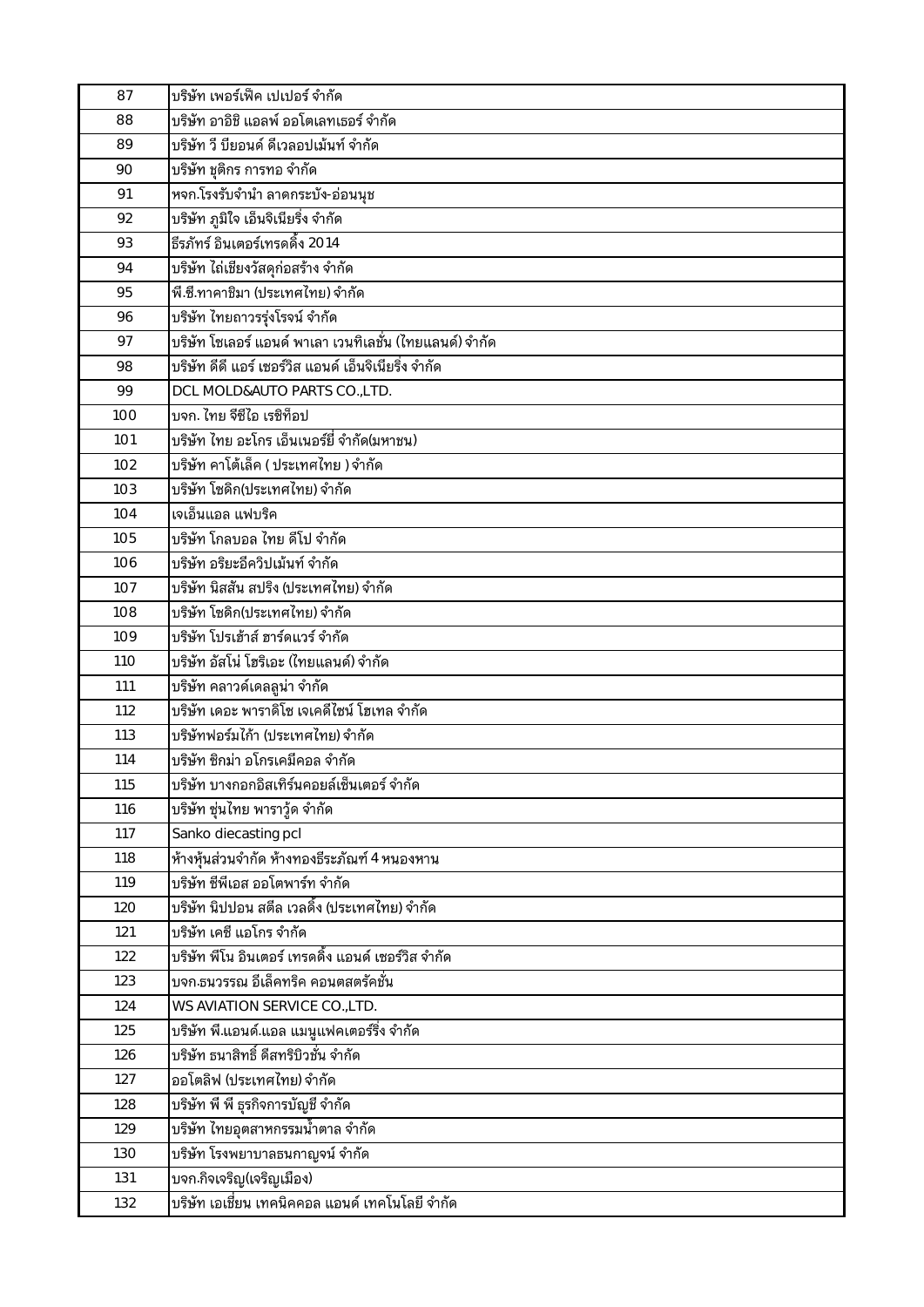| 133 | บริษัท จี้เม่า รับเบอร์ อินเตอร์เนชั่นแนล (ไทยแลนด์) จำกัด       |
|-----|------------------------------------------------------------------|
| 134 | บริษัท บอยด์ เทคโนโลยี (ประเทศไทย) จำกัด                         |
| 135 | บริษัท เลย์ก้า คลาวด์ จำกัด                                      |
| 136 | ปุ๋ยรากหญ้า จำกัด                                                |
| 137 | บริษัท สโนว์เทค จำกัด                                            |
| 138 | บริษัท เอเชีย อินดัสเทรียล เท็กซ์ไทล์ จำกัด                      |
| 139 | โตชิบา แคเรียร์ (ประเทศไทย) จำกัด                                |
| 140 | บริษัท บิซโพเทนเชียล จำกัด                                       |
| 141 | บริษัท เอ็น เอ็ม ที่ 1999 จำกัด                                  |
| 142 | พรีแมกซ์ อิเล็กทรอนิกส์ (ประเทศไทย) จำกัด                        |
| 143 | บริษัท เจพีพี ทรานสปอร์ต จำกัด                                   |
| 144 | บริษัท เซกิซุย จูชิ (ประเทศไทย) จำกัด                            |
| 145 | บริษัท ท้อปเทร็นด์ แมนูแฟคเจอริ่ง จำกัด                          |
| 146 | บริษัท ซิตี้เฟรช ฟรุ๊ต จำกัด                                     |
| 147 | บริษัท เอเอเอ็นที ทรั๊ค จำกัด                                    |
| 148 | อัซบิล  โปรดักชั่น (ประเทศไทย) จำกัด                             |
| 149 | บริษัท สยาม ยามาโมริ จำกัด                                       |
| 150 | บริษัท เกตน์สิรีแอสเสท จำกัด                                     |
| 151 | บริษัท พี.เอ.คอนกรีต จำกัด                                       |
| 152 | บริษัท ฮอนด้า เทิดพระเกียรติ นครศรีธรรมราช จำกัด                 |
| 153 | บริษัท มหาชัยคราฟท์เปเปอร์ จำกัด                                 |
| 154 | ีบริษัท สายลม ทรานสปอร์ต จำกัด                                   |
| 155 | บริษัท เคดีอาร์ ทรานสปอร์ต จำกัด                                 |
| 156 | ้บริษัท เอซีอี มูฟวิ่ง แอนด์ เซอร์วิสเซส จำกัด                   |
| 157 | บริษัท โพลี พลาส (ประเทศไทย) จำกัด                               |
| 158 | บริษัท เออีซีเอ็นจิเนียริง จำกัด                                 |
| 159 | ฟูจิตสึ เจเนอรัล แอร์คอนดิชั่นนิ่ง อาร์แอนด์ดี (ประเทศไทย) จำกัด |
| 160 | บริษัทเอ็นดับเบิลยูอีเอ็นจิเนียริ่ง จำกัด                        |
| 161 | Annika654                                                        |
| 162 | บริษัท ขอนแก่นแหอวน จำกัด (สำนักงานใหญ่)                         |
| 163 | บริษัท อินโนเวซีฟ จำกัด                                          |
| 164 | บริษัท ซูมิริโกะไฟน์ อีลาสโตเมอร์ (ประเทศไทย) จำกัด              |
| 165 | หจก.มีแมชชีน                                                     |
| 166 | ไทยแคลฟอส                                                        |
| 167 | บริษัท บางจาก คอร์ปอเรชั่น จำกัด (มหาชน)                         |
| 168 | ห้างหุ้นส่วนจำกัด ลพบุรีปิโตรเลียม                               |
| 169 | บริษัท ไทย บียอนซ์ จำกัด                                         |
| 170 | บริษัท โบนัส แอนด์ มีน โลจิสติกส์ จำกัด                          |
| 171 | บริษัท สบาย สบาย ลิสซิ <sup>่</sup> ง จำกัด                      |
| 172 | เทศบาลตำบลเวียงเชียงของ                                          |
| 173 | ุบริษัท ทริปเปิลที่ บรอดแบนด์ จำกัด (มหาชน)                      |
| 174 | บริษัท เม้งฮวดนครศรีฯ จำกัด                                      |
| 175 | บริษัท เจอีเอ็ม (ไทยแลนด์) จำกัด                                 |
| 176 | บริษัท กู๊ดส์ (ประเทศไทย) จำกัด                                  |
| 177 | บ แฟนซี อินดัสทรี ไทย จำกัด                                      |
| 178 | บริษัท เอฟทีอี พริซิชั่น (ประเทศไทย) จำกัด                       |